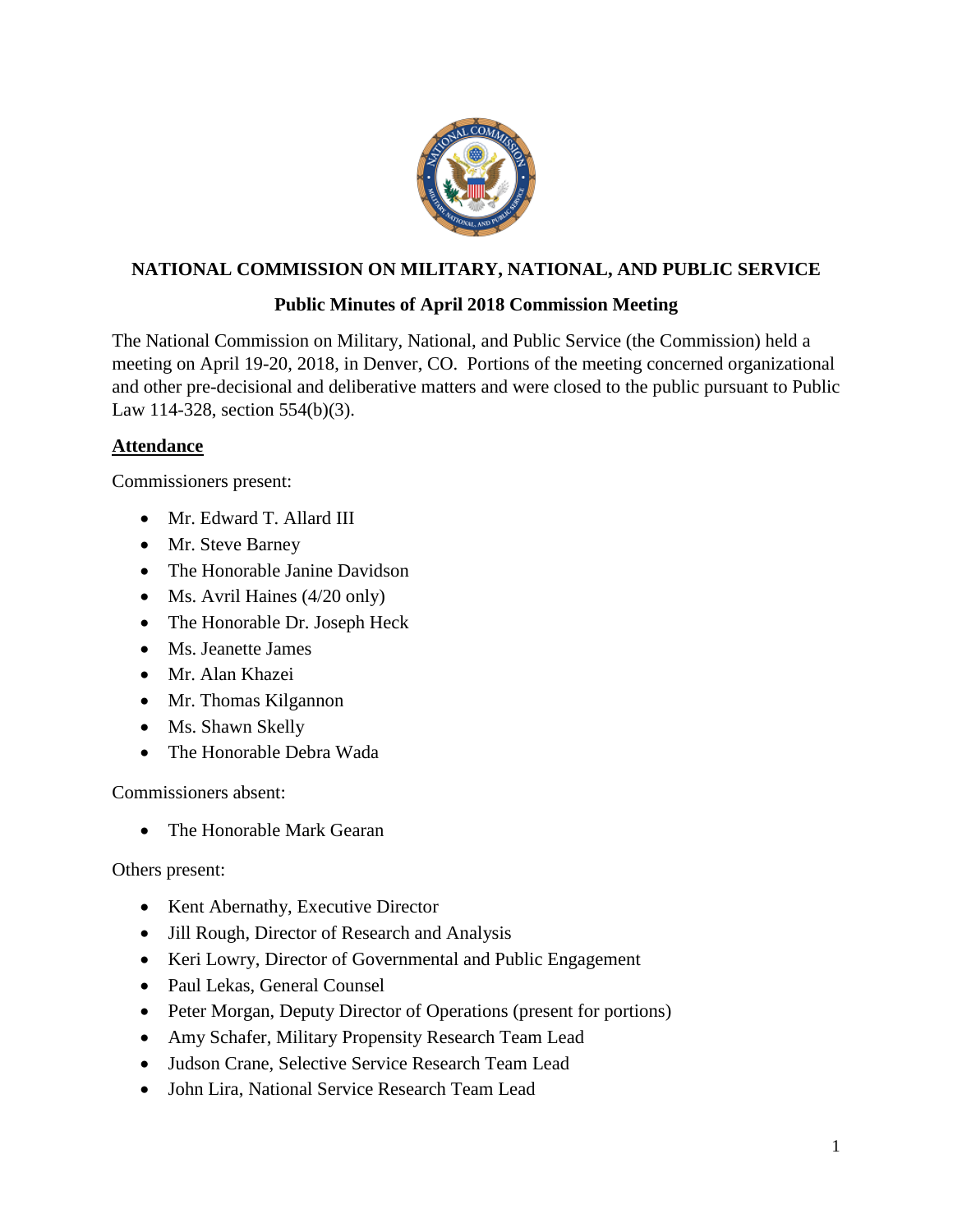• Sandy Scott, on detail from the Corporation for National and Community Service

# *April 19, 2018*

### **Discussion with Colorado Service Leaders**

From 0800-0900 MT, Commissioners held a stakeholder meeting with leaders from the Colorado service community. The meeting occurred at the Colorado Governor's Mansion Carriage House in Denver, Co. In addition to Commissioners and staff, the following individuals attended:

- Donna Lynne, Lieutenant Governor and Chief Operating Officer, State of Colorado
- Mickey Hunt, Deputy Executive Director, Colorado Department of Military and Veterans Affairs
- Colonel Scott Sherman, Chief of the Joint Staff, Colorado National Guard
- Fred Jarman, Garfield Deputy County Manager and former Serve Colorado Commissioner
- Ernest House, Executive Director, Colorado Commission of Indian Affairs
- Ken Goodson, Southwest Region Director, AmeriCorps National Civilian Community Corps
- Dan Dunlap, State Program Director, Corporation for National and Community Service
- Antonio Mendez, Executive Director, Serve Colorado, The Governor's Commission on Community Service
- Patrick Meyers, Chief of Staff to Governor Hickenlooper

An account of this meeting is set forth in a separate memorandum for the record (MFR).

# **Business Meeting**

From 0900-0945 MT, the Commission held a business meeting. The Chairman closed this business meeting to the public pursuant to Public Law 114-328, section 554(b)(3), because predecisional and organizational matters would be deliberated.

Mr. Abernathy briefed the Commission on staff developments. He provided an update on personnel, facilities, the travel system, and information technology. He provided updates on research and engagement plans. He then reviewed the Denver agenda with Commissioners.

Following Mr. Abernathy's briefing, Chairman Heck moved to approve minutes from the March 2018 Commission meeting. The Commission voted unanimously to approve the March 2018 minutes.

Chairman Heck then requested comments on the proposed amendment to the Commission's business rules. No Commissioner raised any question or concern. Chairman Heck moved to approve the amended business rules and the Commission voted unanimously to do so.

In response to a question from Mr. Allard, Mr. Lekas notified Commissioners of a new Federal Register filing that would extend the deadline to respond to the Commission's request for information to September 30, 2018.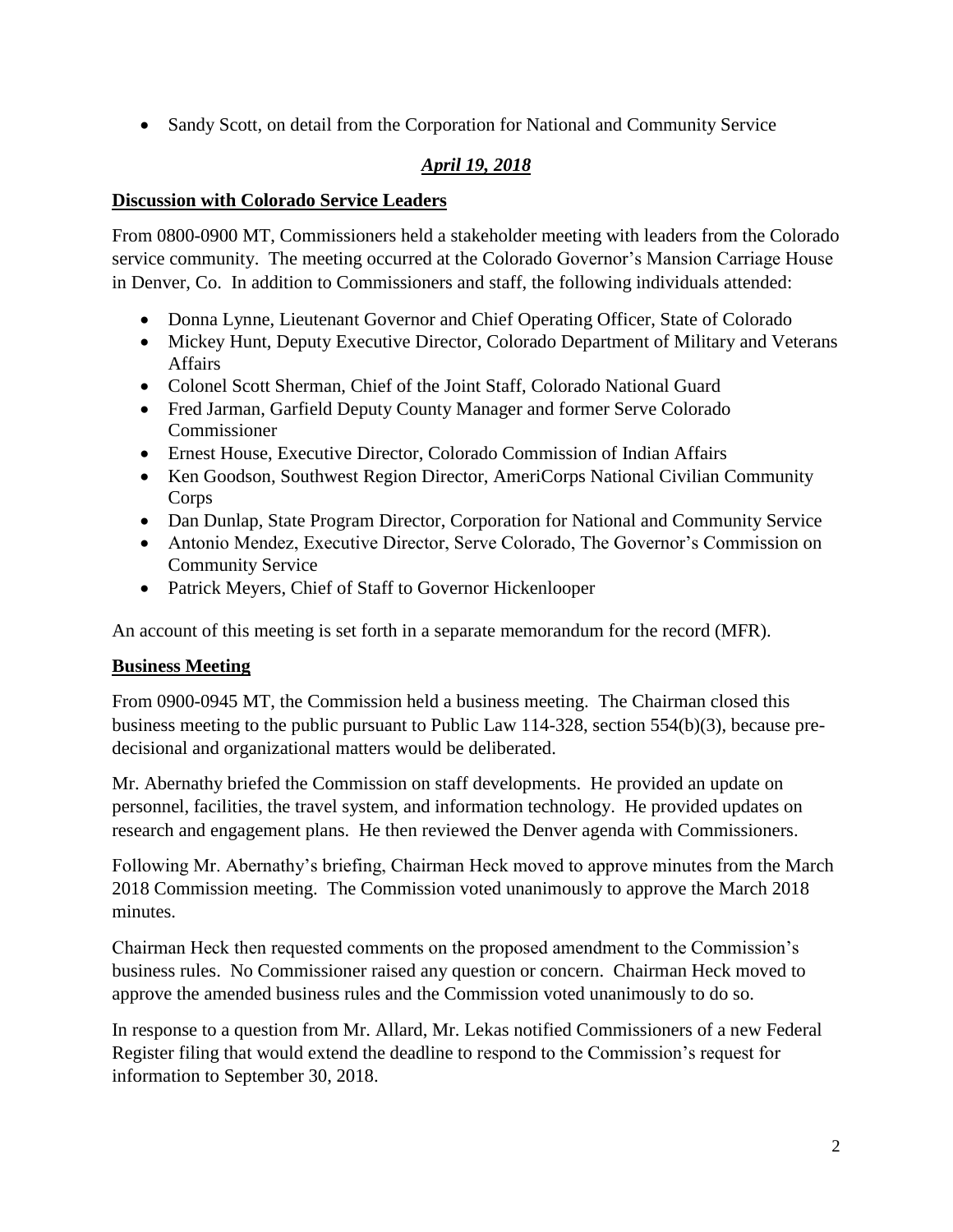### **Discussion with Students, Teachers, and Administrators of North High School**

From 1030-1230 MT, Commissioners held stakeholders meeting with students, teachers, and administrators of North High School in Denver, CO. The meeting occurred at North High School and occurred in two sessions: first with students, and second with teachers, counselors, and administrators. An account of this meeting is set forth in a separate MFR.

### **Work Group Deliberations**

From 1345-1445 MT, Commissioners met in Work Groups to deliberate issues concerning the matters within the scope of their respective Work Groups. Accounts of these sessions are set forth in internal MFRs.

#### **Public Meeting at Denver Museum of Nature and Science**

From 1500-1700, the Commission held a public meeting at the Denver Museum of Nature and Science. An audio recording of the public meeting will be available on the Commission website.

# *April 20, 2018*

# **Work Group Deliberation**

From 0720-0800 MT, members of the Commission's Ends, Ways, and Means Work Group met to deliberate issues concerning the matters within the scope of the Work Group. An account of this session is set forth in an internal MFR.

#### **Discussions at the U.S. Air Force Academy**

Commissioners Haines, James, Khazei, and Kilgannon, accompanied by staff, traveled to the U.S. Air Force Academy (USAFA) in Colorado Springs, CO, for discussions with USAFA staff and cadets. The sessions lasted from approximately 0930-1230 MT. Accounts of these sessions are set forth in a separate MFR.

#### **Discussion with Civilian Conservation Corps Leaders and Members**

From approximately 0900-1100 MT, Commissioners Heck, Wada, Davidson, Barney, Skelly, and Allard held meetings with leaders and members of the Conservation Corps in Denver, CO. Accounts of these sessions are set forth in separate MFRs.

#### **Discussion with Federal Employees**

From approximately 1230-1400 MT, Commissioners Heck, Wada, Davidson, Barney, Skelly, and Allard held a meeting with recently hired federal government employees at the Denver Federal Center. An account of this meeting is set forth in a separate MFR.

#### **Executive Session**

From 1445-1520 MT, Commissioners convened an executive session outside the presence of staff.